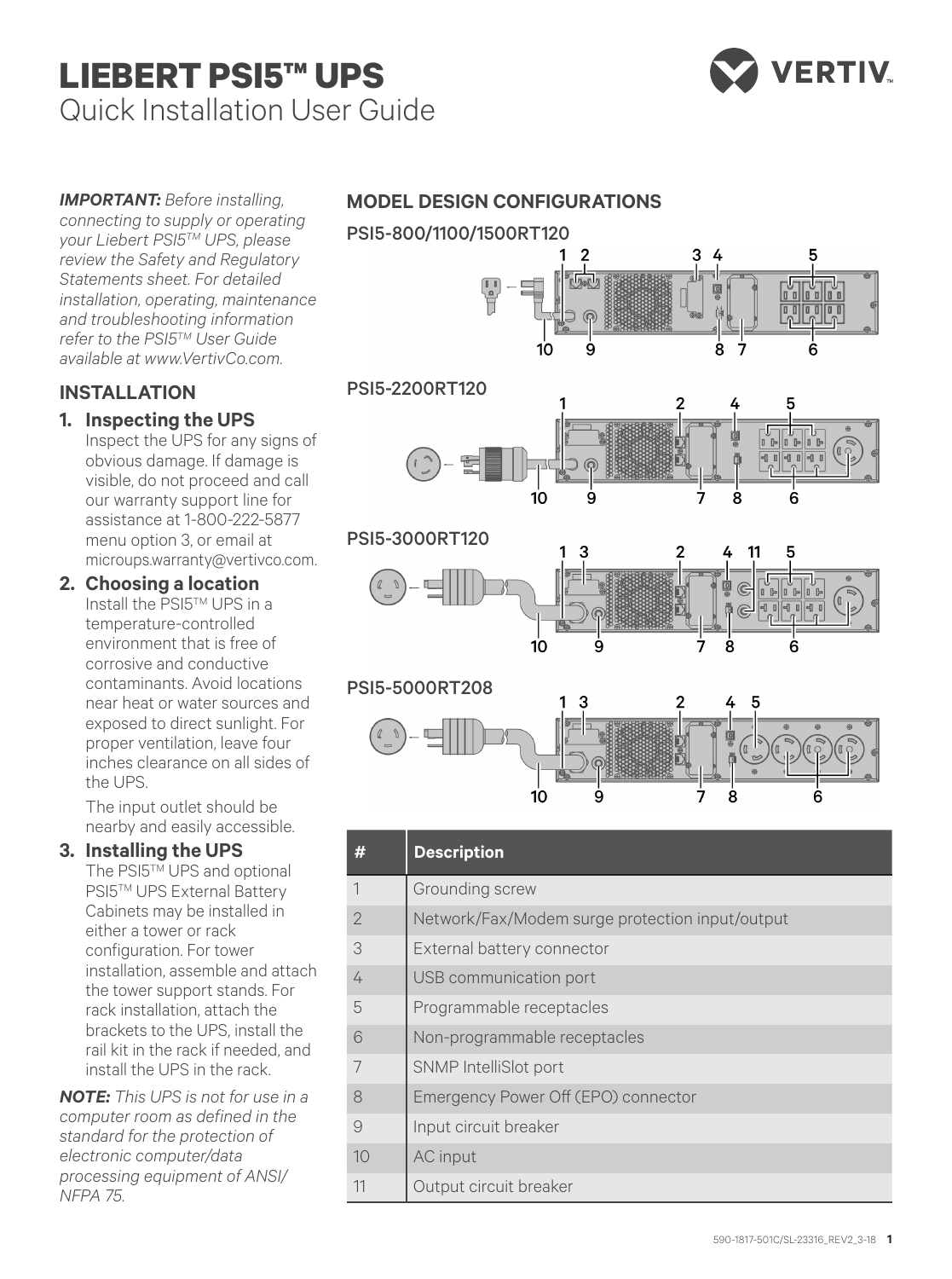

#### PSI5™ UPS to External Battery Cabinet Connections



## **CONNECTIONS**

#### **1. Connecting Loads** The UPS has

non-programmable and programmable rear outlets. Plug your critical equipment (such as computer, monitors, etc.) into the non-programmable outlets and your less-critical equipment (such as printers and other less-often used peripherals) into the programmable outlets.

**2. Connecting for Network Protection (Optional)**

> Connect a network, fax, or modem to the network/fax/ modem surge-protection ports on the rear panel for protection from electrical surges to your computer or telephone network.

**3. USB Communication Connection (Optional)**

Connect the PSI5™ through the rear panel USB Type-B port to a computer via USB to allow unattended, controlledshutdown of your computer in case of UPS input power failure. The UPS works with the computer running software built-in within the Microsoft® Windows® operating system or the Liebert Multilink™ Shutdown software located at www.VertivCo.com.

#### **4. Emergency Poweroff (EPO) Connection (Optional)**

To comply with national and local wiring codes and regulations, the EPO connector internally disconnects all power sources to the UPS and connected equipment. To use this feature remove the factoryinstalled jumper on the rearpanel EPO connector and connect to active-open contacts that are normally closed but open during an emergency power off event. Operating logic may be reversed in the Settings menu. If you do not use the EPO connector, leave the factoryinstalled jumper in place and the default (active open) EPO setting in the Settings Menu.

### **5. External Battery Cabinet Connection (Optional)**

External battery cabinets provide longer battery run-time for connected devices. Refer to PSI5™ User Guide, to select the appropriate model and quantity for your PSI5™ model and applications. You can connect up to 6 battery cabinets to the PSI5.

- 1. Turn off the UPS utility input.
- 2. Open the front left cover on the UPS and the External Battery Cabinet (EBC) and disconnect the internal batteries.
- 3. Remove the EBC terminal covers from the UPS and the EBC. Connect one end of the external battery cable to the UPS and one end to the battery cabinet. If connecting more than one external battery, connect one end of the external battery cable to the second connector on the battery cabinet, then connect the other end to the next battery cabinet.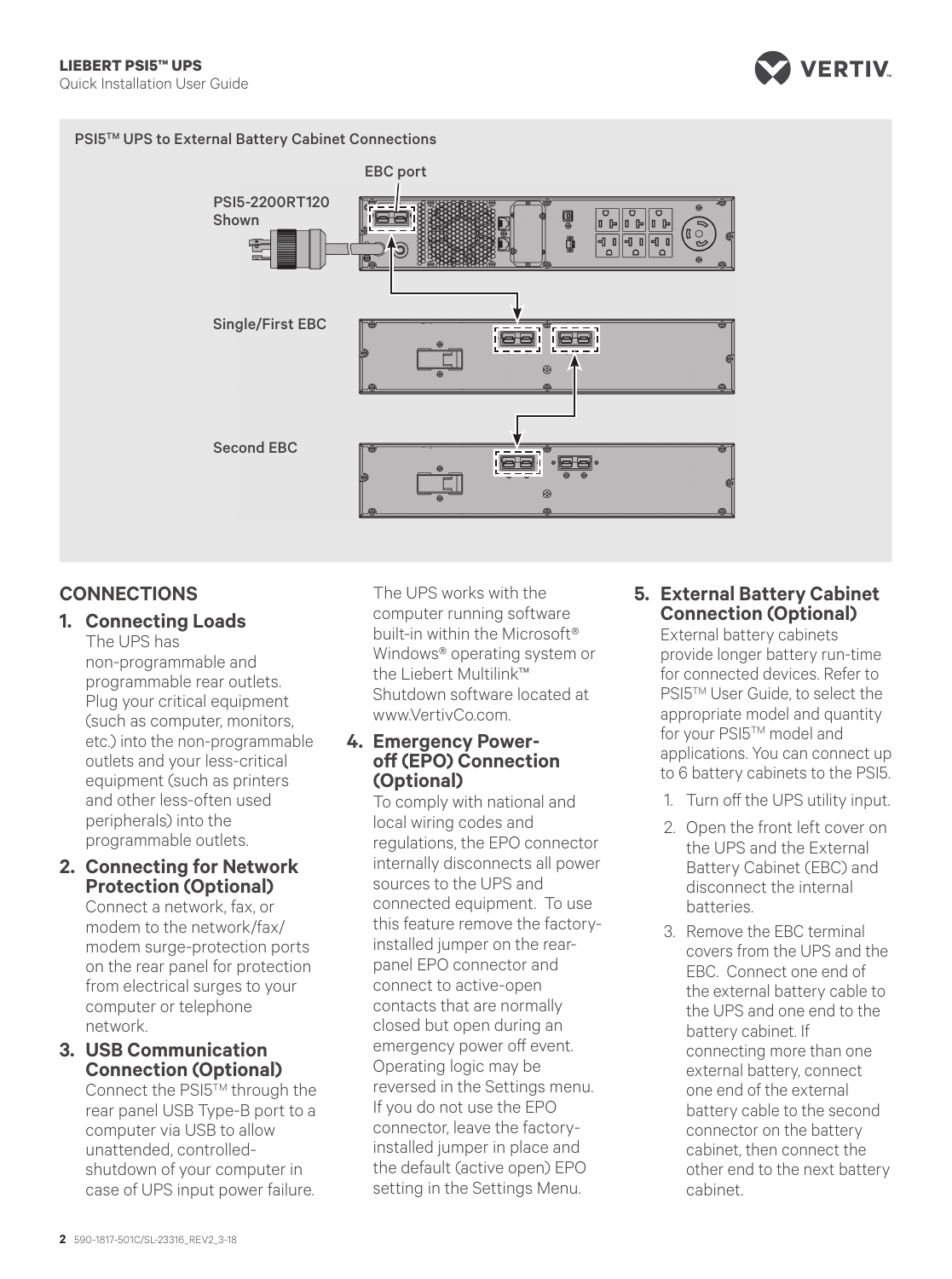#### **LIEBERT PSI5™ UPS**

Quick Installation User Guide

- 4. Once the UPS and EBC(s) are connected, secure the connection with the screws, reconnect the internal batteries and replace the front left covers on the units.
- 5. After installation and initial startup, set the number of installed battery cabinets in the UPS settings.

*NOTE: When two or more external battery cabinets are used with PSI15 models 1100/2200/3000/5000, the UPS load rating is decreased by 20%.* 

#### **6. Network communication card connection (optional)**

For external status monitoring, there is a network communications port where one of these network cards can be installed:

- IntelliSlot Relay card, IS-UNITY-SNMP
- IntelliSlot Unity card, IS-UNITY-DP
- 1. Remove the two screws and protective cover on the rearpanel network communications port.
- 2. Insert the card into the port and secure it with the screws. Refer to the documentation with the card or at www.VertivCo. com for cable connection and operation.

## **7. Connecting AC Input**

Ensure that all the loads are first powered off. Connect to an input-power supply/wall outlet that is properly protected by a circuit breaker in accordance with national and local electrical codes. The input receptacle must be grounded Once the UPS is plugged into the wall outlet, it begins charging the battery.



## **OPERATION**

## **1. Starting up the UPS**

Plug the UPS input plug into a stable 120VAC source. The LCD display briefly turns on and the batteries begin charging. Press and hold the **ON/MUTE** button for two seconds until the display flashes On. The UPS is in Battery Self Test mode for 10 seconds. After a successful battery self-test, the UPS is in On Mode.

#### **2. Shutting down the UPS** Press and hold the **OFF/ENTER** button for two seconds, turning the battery-backed-up outlets off. Disconnect the input power.

## **3. Fully shutting down the UPS**

Perform the normal shutdown sequence. Remove the front bezel, then disconnect the battery connector. Replace the front bezel. The unit is now fully shut down.

#### **MAINTENANCE AND BATTERY REPLACEMENT Precaution**

Although the PSI5™ UPS is designed and manufactured to ensure personal safety, improper use can result in electrical shock or fire. To ensure safety, observe the following precautions:

- Turn off and unplug the UPS before cleaning it.
- Clean the UPS with a dry cloth. Do not use liquid or aerosol cleaners.
- Never block or insert any objects into the UPS ventilation holes or openings.
- Do not place the UPS power cord where it might be damaged.

## **Battery Charging**

The batteries are valve-regulated, non-spillable, lead acid and should be kept charged to attain their design life. The PSI5™ UPS charges the batteries continuously when it is connected to the utility input power. If the PSI5™ UPS will be stored for a long time, we recommend connecting the UPS to input power for at least 24 hours every four to six months to ensure full recharge of the batteries.

## **Replacing the Battery**

**IMPORTANT:** Before you proceed, *please review the battery safety precautions available at https:// www.vertivco.com/*

*ComplianceRegulatoryInfo.*

You may safely replace the internal battery pack. See the Specifications in the User Guide online at www. VertivCo.com for the part number of the replacement battery for your UPS model number.

*NOTE: Replace the battery with the same type and number as originally installed.*

**1. Removing the front panel** Remove the front bezel by pulling firmly until the snaps release.

#### **2. Disconnecting the battery wires**

Disconnect the battery connector by squeezing the ends and pulling apart.

**3. Removing the battery box** Remove the two screws and the metal battery cover plate. Slide out the existing battery kit and disconnect the battery terminals from the connector, disconnecting the red wire first then the black wire.